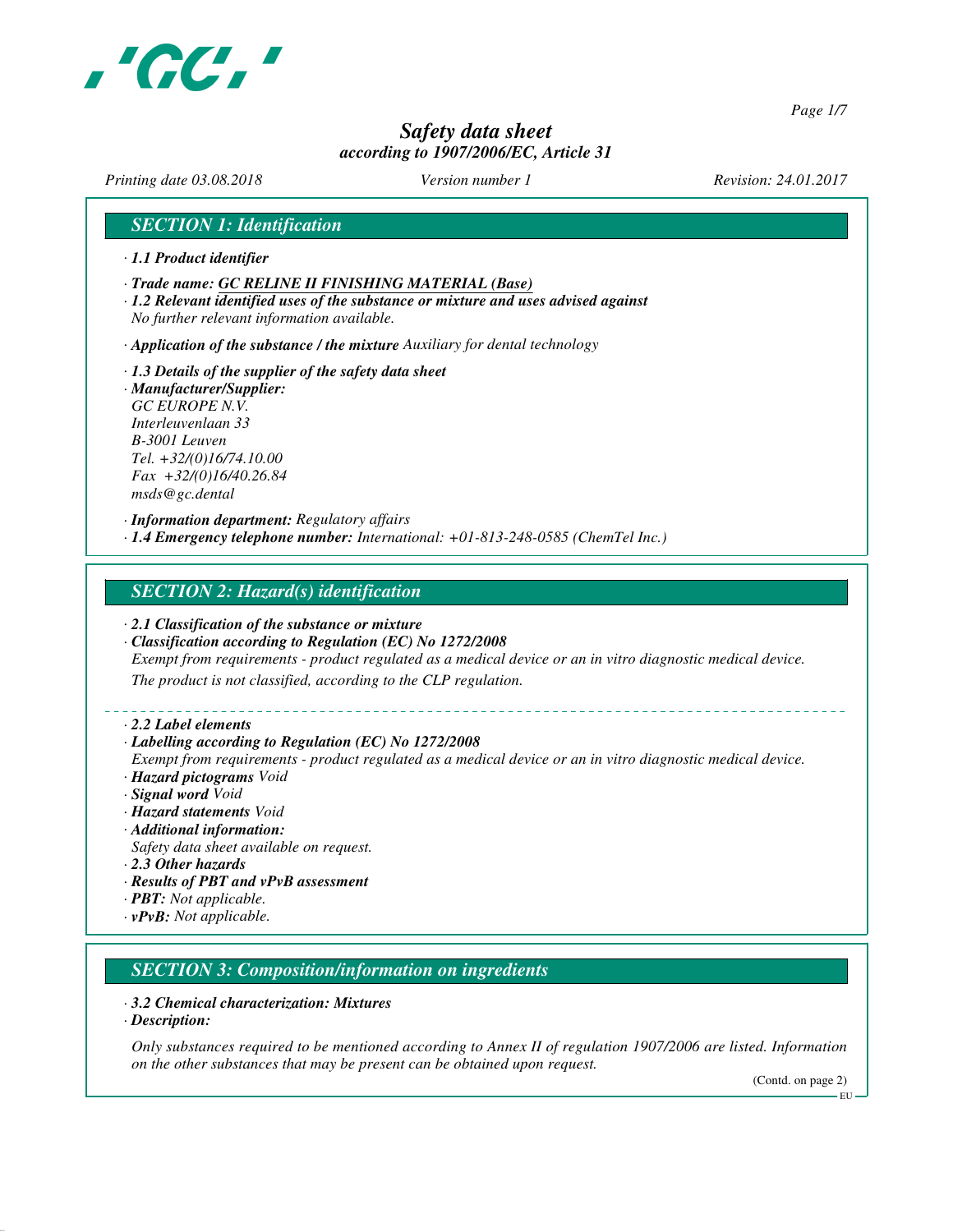*Printing date 03.08.2018 Version number 1 Revision: 24.01.2017*

(Contd. of page 1)

*5-<10%*

*Trade name: GC RELINE II FINISHING MATERIAL (Base)*

*· Dangerous components:*

*68037-59-2 Methylhydrogen dimethylpolysiloxane*

*Skin Irrit. 2, H315; Eye Irrit. 2, H319; STOT SE 3, H335*

*· Additional information: For the wording of the listed hazard phrases refer to section 16.*

# *SECTION 4: First-aid measures*

### *· 4.1 Description of first aid measures*

*· General information:*

*No special measures required.*

- *If symptoms persist consult doctor.*
- *· After inhalation: Take affected persons into fresh air and keep quiet.*
- *· After skin contact: Immediately rinse with water.*
- *· After eye contact:*
- *Rinse opened eye for several minutes under running water. If symptoms persist, consult a doctor.*
- *· After swallowing:*
- *Rinse out mouth and then drink plenty of water.*
- *If symptoms persist consult doctor.*
- *· 4.2 Most important symptoms and effects, both acute and delayed No further relevant information available.*
- *· 4.3 Indication of any immediate medical attention and special treatment needed*
- *No further relevant information available.*

# *SECTION 5: Fire-fighting measures*

- *· 5.1 Extinguishing media*
- *· Suitable extinguishing agents:*

*CO2, extinguishing powder or water spray. Fight larger fires with water spray or alcohol resistant foam. Use fire fighting measures that suit the environment.*

- *· For safety reasons unsuitable extinguishing agents: Water with full jet*
- *· 5.2 Special hazards arising from the substance or mixture*
- *Formation of toxic gases is possible during heating or in case of fire.*
- *· 5.3 Advice for firefighters*
- *· Protective equipment: Wear self-contained respiratory protective device.*
- *· Additional information*

*Dispose of fire debris and contaminated fire fighting water in accordance with official regulations.*

# *SECTION 6: Accidental release measures*

- *· 6.1 Personal precautions, protective equipment and emergency procedures Remove persons from danger area.*
- *· 6.2 Environmental precautions:*

*Do not allow product to reach sewage system or any water course. Do not allow to penetrate the ground/soil.*

- *· 6.3 Methods and material for containment and cleaning up: Pick up mechanically. Dispose of the collected material according to regulations.*
- *· 6.4 Reference to other sections*

*See Section 7 for information on safe handling.*

*See Section 8 for information on personal protection equipment.*

(Contd. on page 3)

EU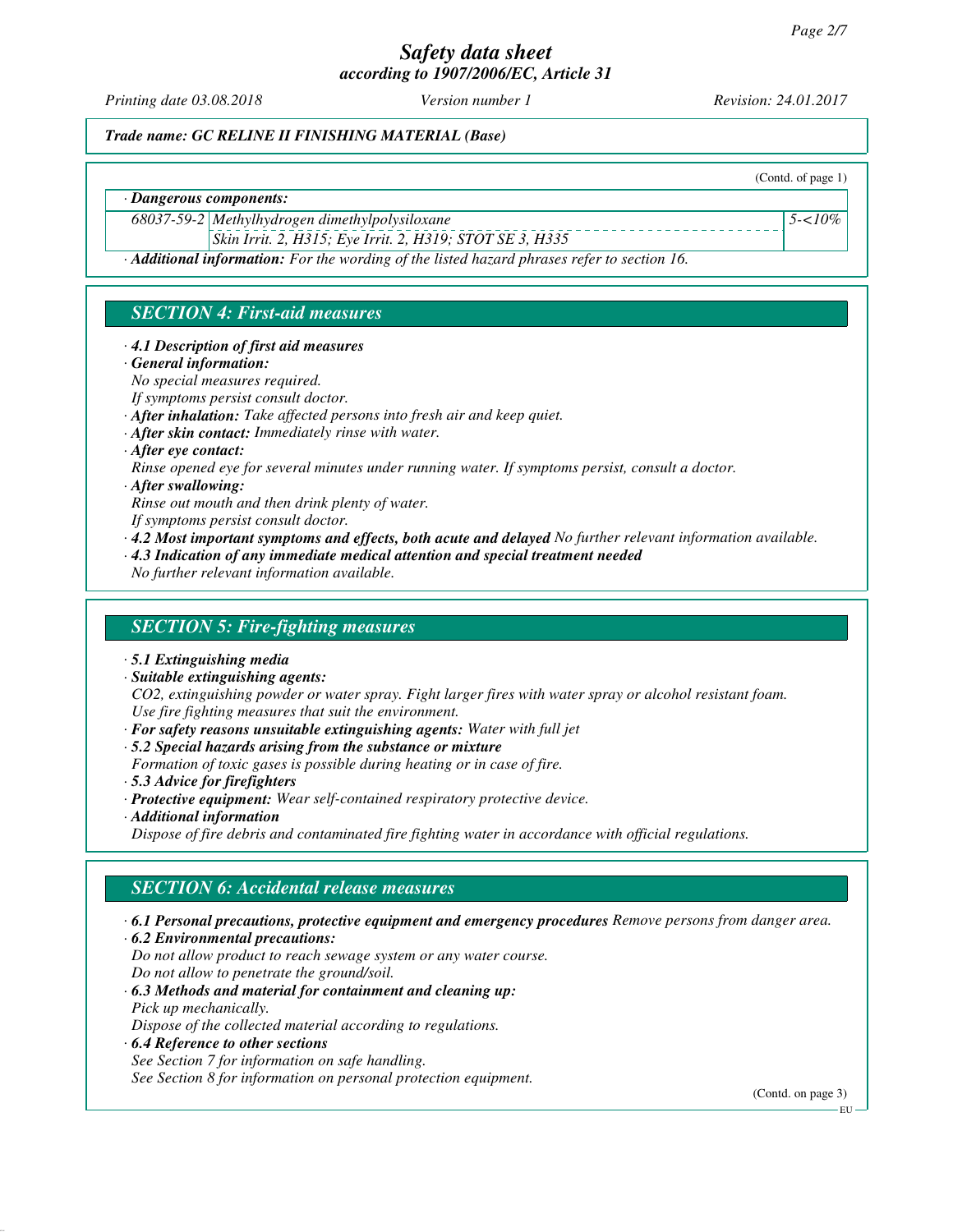*Printing date 03.08.2018 Version number 1 Revision: 24.01.2017*

(Contd. of page 2)

# *Trade name: GC RELINE II FINISHING MATERIAL (Base)*

*See Section 13 for disposal information.*

# *SECTION 7: Handling and storage*

*· 7.1 Precautions for safe handling*

*Prevent formation of dust.*

*Any deposit of dust which cannot be avoided must be regularly removed.*

*· Information about protection against explosions and fires:*

*Dust can combine with air to form an explosive mixture.*

- *· 7.2 Conditions for safe storage, including any incompatibilities*
- *· Storage:*
- *· Requirements to be met by storerooms and receptacles: Store only in unopened original receptacles.*
- *· Information about storage in one common storage facility: Store away from foodstuffs.*
- *· Further information about storage conditions: None.*
- *· 7.3 Specific end use(s) No further relevant information available.*

# *SECTION 8: Exposure controls/personal protection*

- *· Additional information about design of technical systems: No further data; see item 7.*
- *· 8.1 Control parameters*
- *· Components with limit values that require monitoring at the workplace:*

*The product does not contain any relevant quantities of materials with critical values that have to be monitored at the workplace.*

- *· Additional information: The lists that were valid during the creation were used as basis.*
- *· 8.2 Exposure controls*
- *· Personal protective equipment:*
- *· General protective and hygienic measures:*
- *The usual precautionary measures for handling chemicals should be followed. Do not inhale dust / smoke / mist.*

*Wash hands before breaks and at the end of work.*

- *· Breathing equipment: Suitable respiratory protective device recommended.*
- *· Protection of hands: Protective gloves*
- *· Material of gloves*

*The selection of the suitable gloves does not only depend on the material, but also on further marks of quality and varies from manufacturer to manufacturer. As the product is a preparation of several substances, the resistance of the glove material can not be calculated in advance and has therefore to be checked prior to the application.*

*· Penetration time of glove material*

*The exact break through time has to be found out by the manufacturer of the protective gloves and has to be observed.*

*· Eye protection: Safety glasses*

# *SECTION 9: Physical and chemical properties*

*· 9.1 Information on basic physical and chemical properties · General Information · Appearance: Form: Pasty Color: Pink*

(Contd. on page 4)

EU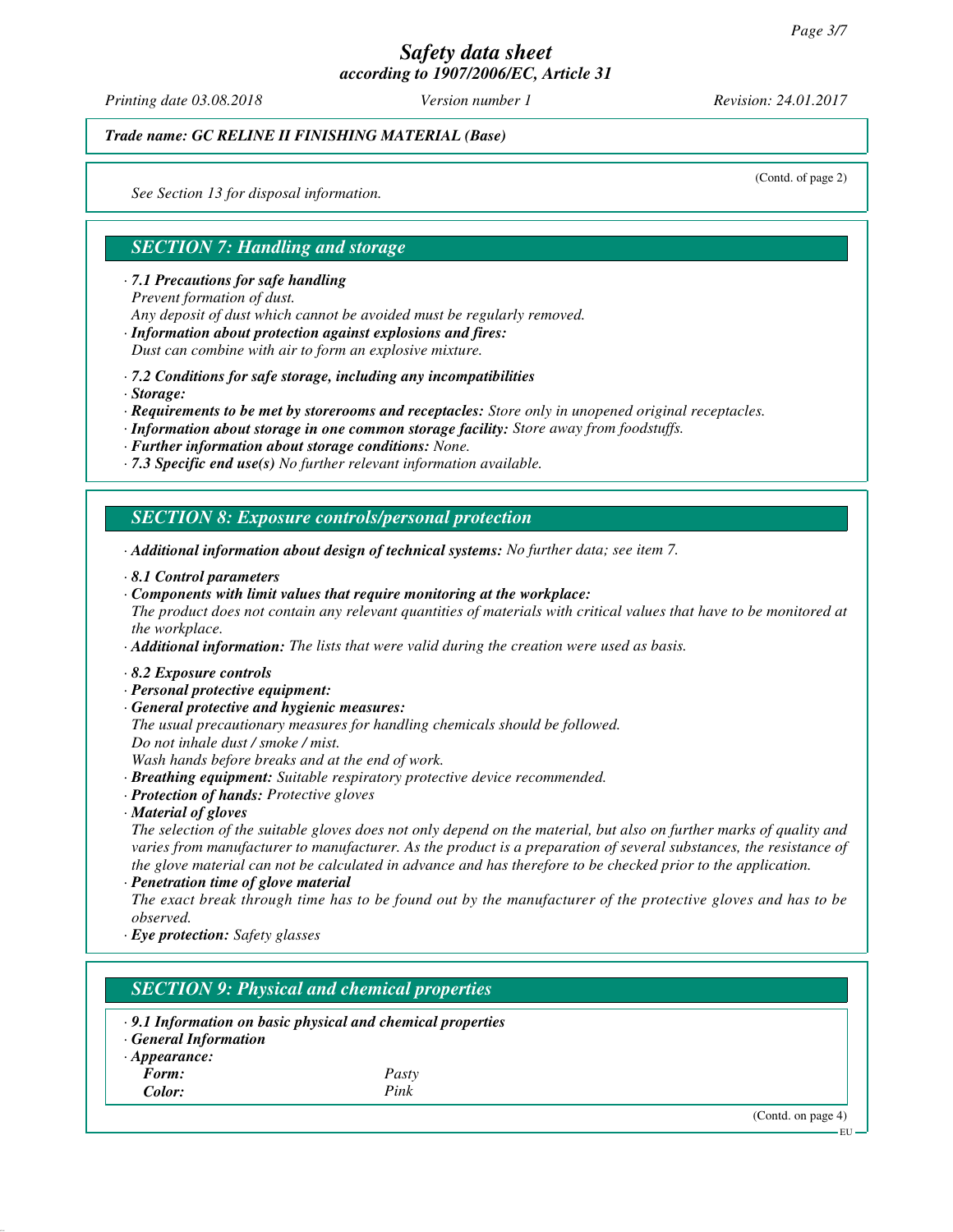*Printing date 03.08.2018 Version number 1 Revision: 24.01.2017*

# *Trade name: GC RELINE II FINISHING MATERIAL (Base)*

|                                                            | (Contd. of page 3)                            |
|------------------------------------------------------------|-----------------------------------------------|
| $\cdot$ Odor:                                              | Undetermined.                                 |
| Odor threshold:                                            | Not determined.                               |
| $\cdot$ pH-value:                                          | Not applicable.                               |
| Change in condition                                        |                                               |
| Melting point/Melting range:                               | Undetermined.                                 |
| <b>Boiling point/Boiling range:</b>                        | Undetermined.                                 |
| · Flash point:                                             | Not applicable.                               |
| · Flammability (solid, gaseous):                           | Not determined.                               |
| · Ignition temperature:                                    | Undetermined.                                 |
| · Decomposition temperature:                               | Not determined.                               |
| · Auto igniting:                                           | Product is not selfigniting.                  |
| · Danger of explosion:                                     | Product does not present an explosion hazard. |
| · Explosion limits:                                        |                                               |
| Lower:                                                     | Not determined.                               |
| <b>Upper:</b>                                              | Not determined.                               |
| · Vapor pressure:                                          | Not applicable.                               |
| $\cdot$ Density:                                           | Not determined.                               |
| · Relative density                                         | Not determined.                               |
| · Vapor density                                            | Not applicable.                               |
| $\cdot$ Evaporation rate                                   | Not applicable.                               |
| · Solubility in / Miscibility with                         |                                               |
| Water:                                                     | Insoluble.                                    |
| · Partition coefficient (n-octanol/water): Not determined. |                                               |
| · Viscosity:                                               |                                               |
| Dynamic:                                                   | Not applicable.                               |
| Kinematic:                                                 | Not applicable.                               |
| · Solvent content:                                         |                                               |
| Organic solvents:                                          | $0.0\%$                                       |
| $VOC$ (EC)                                                 | 0.0 g/l                                       |
| .9.2 Other information                                     | No further relevant information available.    |

# *SECTION 10: Stability and reactivity*

*· 10.1 Reactivity No further relevant information available.*

*· 10.2 Chemical stability*

*· Thermal decomposition / conditions to be avoided: No decomposition if used according to specifications.*

*· 10.3 Possibility of hazardous reactions No dangerous reactions known.*

*· 10.4 Conditions to avoid No further relevant information available.*

*· 10.5 Incompatible materials: No further relevant information available.*

*· 10.6 Hazardous decomposition products: No dangerous decomposition products known.*

(Contd. on page 5)

EU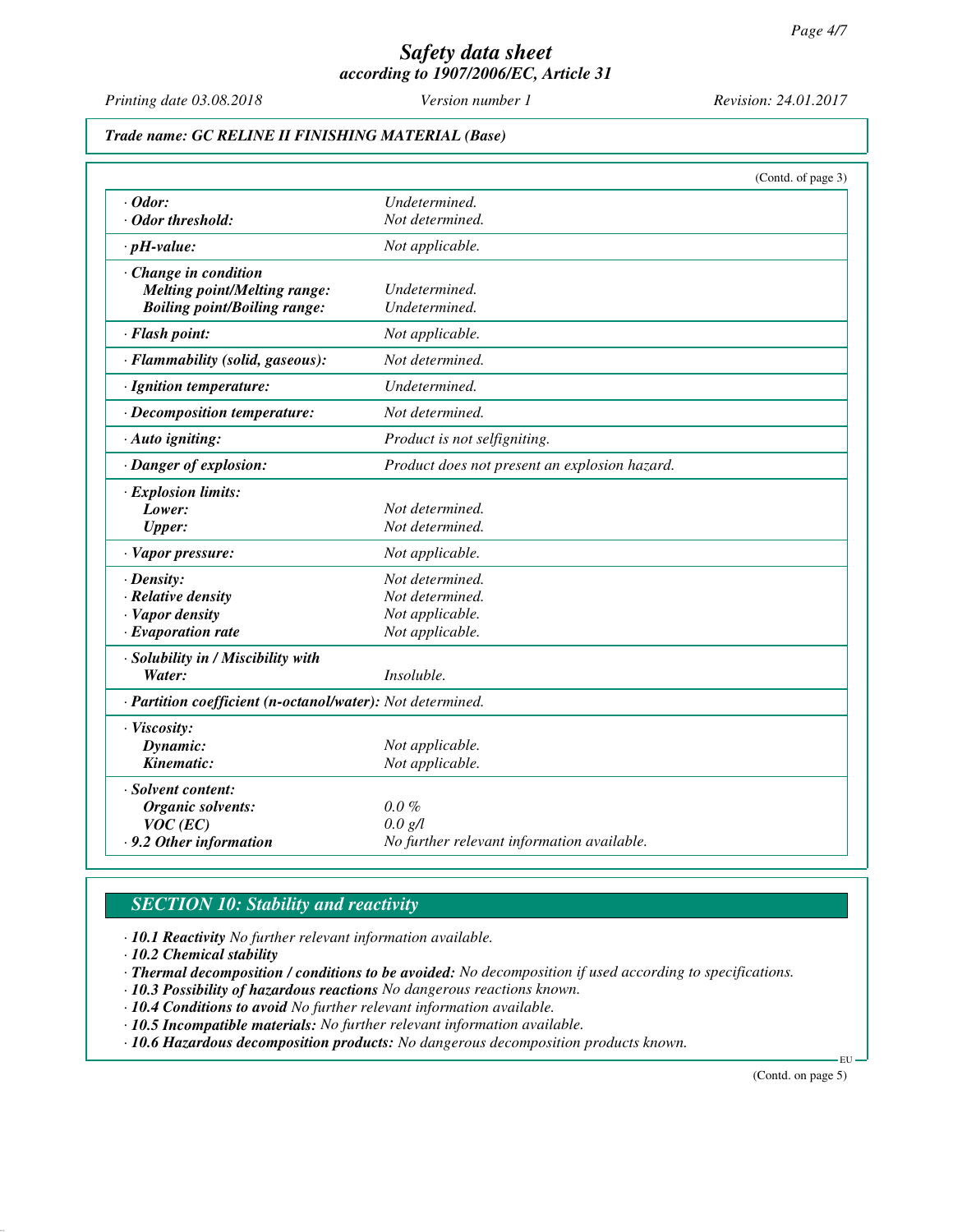*Printing date 03.08.2018 Version number 1 Revision: 24.01.2017*

*Trade name: GC RELINE II FINISHING MATERIAL (Base)*

(Contd. of page 4)

### *SECTION 11: Toxicological information*

*· 11.1 Information on toxicological effects*

- *· Acute toxicity: Based on available data, the classification criteria are not met.*
- *· LD/LC50 values that are relevant for classification: No further relevant information available.*
- *· Primary irritant effect:*
- *· on the skin: Based on available data, the classification criteria are not met.*
- *· on the eye: Based on available data, the classification criteria are not met.*
- *· Sensitization: Based on available data, the classification criteria are not met.*

*· Additional toxicological information:*

*· OSHA-Ca (Occupational Safety & Health Administration)*

*None of the ingredients is listed.*

*· Repeated dose toxicity No further relevant information available.*

- *· CMR effects (carcinogenity, mutagenicity and toxicity for reproduction)*
- *· Germ cell mutagenicity Based on available data, the classification criteria are not met.*

*· Carcinogenicity Based on available data, the classification criteria are not met.*

*· Reproductive toxicity Based on available data, the classification criteria are not met.*

*· STOT-single exposure Based on available data, the classification criteria are not met.*

- *· STOT-repeated exposure Based on available data, the classification criteria are not met.*
- *· Aspiration hazard Based on available data, the classification criteria are not met.*

# *SECTION 12: Ecological information*

*· 12.1 Toxicity*

- *· Aquatic toxicity: No further relevant information available.*
- *· 12.2 Persistence and degradability No further relevant information available.*
- *· 12.3 Bioaccumulative potential No further relevant information available.*
- *· 12.4 Mobility in soil No further relevant information available.*
- *· Additional ecological information:*

*· General notes:*

*Water hazard class 1 (Self-assessment): slightly hazardous for water*

*Do not allow undiluted product or large quantities of it to reach ground water, water course or sewage system.*

- *· 12.5 Results of PBT and vPvB assessment*
- *· PBT: Not applicable.*
- *· vPvB: Not applicable.*
- *· 12.6 Other adverse effects No further relevant information available.*

# *SECTION 13: Disposal considerations*

### *· 13.1 Waste treatment methods*

*· Recommendation:*

*Must not be disposed of together with household garbage. Do not allow product to reach sewage system. Contact waste processors for recycling information.*

| · European waste catalogue |                                                                                            |  |
|----------------------------|--------------------------------------------------------------------------------------------|--|
|                            | 18 00 00 WASTES FROM HUMAN OR ANIMAL HEALTH CARE AND/OR RELATED RESEARCH (except           |  |
|                            | $\vert$ kitchen and restaurant wastes not arising from immediate health care)              |  |
|                            | 18 01 00   wastes from natal care, diagnosis, treatment or prevention of disease in humans |  |
|                            | 18 01 07 chemicals other than those mentioned in 18 01 06                                  |  |

(Contd. on page 6)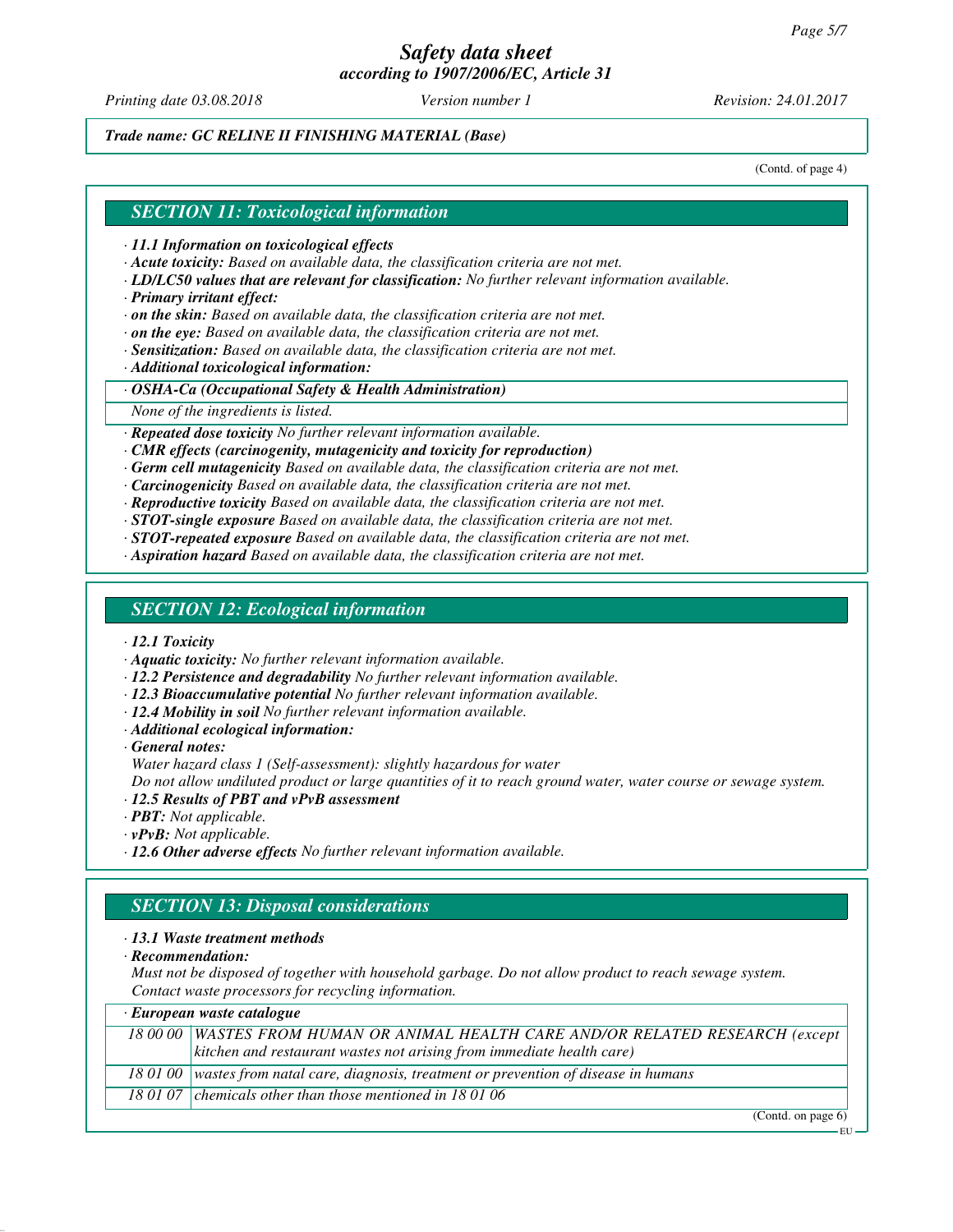*Printing date 03.08.2018 Version number 1 Revision: 24.01.2017*

*Trade name: GC RELINE II FINISHING MATERIAL (Base)*

(Contd. of page 5)

*· Uncleaned packagings:*

*· Recommendation: Disposal must be made according to official regulations.*

| <b>SECTION 14: Transport information</b>                                                       |                 |  |
|------------------------------------------------------------------------------------------------|-----------------|--|
| $\cdot$ 14.1 UN-Number<br>· ADR, ADN, IMDG, IATA                                               | not regulated   |  |
| $\cdot$ 14.2 UN proper shipping name<br>· ADR, ADN, IMDG, IATA                                 | not regulated   |  |
| $\cdot$ 14.3 Transport hazard class(es)                                                        |                 |  |
| · ADR, ADN, IMDG, IATA<br>· Class                                                              | not regulated   |  |
| $\cdot$ 14.4 Packing group<br>· ADR, IMDG, IATA                                                | not regulated   |  |
| $\cdot$ 14.5 Environmental hazards:<br>$\cdot$ Marine pollutant:                               | No              |  |
| $\cdot$ 14.6 Special precautions for user                                                      | Not applicable. |  |
| $\cdot$ 14.7 Transport in bulk according to Annex II of<br><b>MARPOL73/78 and the IBC Code</b> | Not applicable. |  |
| · UN "Model Regulation":                                                                       | not regulated   |  |

# *SECTION 15: Regulatory information*

*· 15.1 Safety, health and environmental regulations/legislation specific for the substance or mixture · Sara*

*· Section 355 (extremely hazardous substances):*

*None of the ingredient is listed.*

*· Section 313 (Specific toxic chemical listings):*

*None of the ingredients is listed.*

*· Proposition 65*

*· Chemicals known to cause cancer:*

*None of the ingredients is listed.*

*· Chemicals known to cause reproductive toxicity for females:*

*None of the ingredients is listed.*

*· Chemicals known to cause reproductive toxicity for males:*

*None of the ingredients is listed.*

*· Chemicals known to cause developmental toxicity:*

*None of the ingredients is listed.*

*· Carcinogenic categories*

*· EPA (Environmental Protection Agency)*

*None of the ingredients is listed.*

(Contd. on page 7)

EU